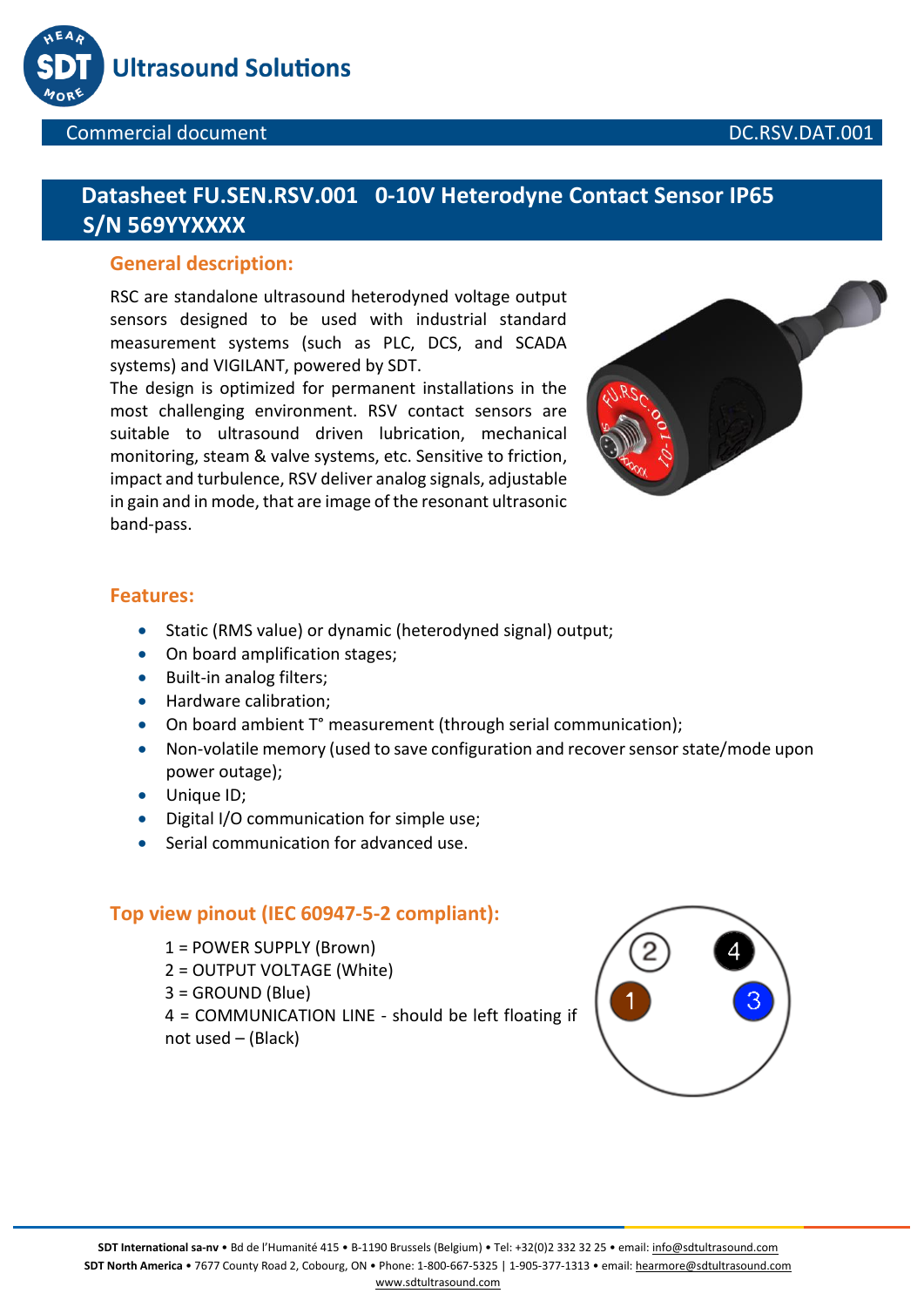# **Technical specifications:**

| <b>General specifications</b>                           |                                                                                                                                                                                                  |
|---------------------------------------------------------|--------------------------------------------------------------------------------------------------------------------------------------------------------------------------------------------------|
| Dimensions [mm]                                         | 82,0                                                                                                                                                                                             |
|                                                         | <b>036,0</b><br>5<br>0.966<br>$\begin{pmatrix} 0 & 0 \\ 0 & 0 \end{pmatrix}$<br>IMA<br>M6x1                                                                                                      |
|                                                         |                                                                                                                                                                                                  |
| Function                                                | Resonant ultrasound contact sensor with heterodyned output                                                                                                                                       |
| Type of transducer                                      | Piezo electric ceramic                                                                                                                                                                           |
| Materials                                               | Housing: Stainless steel                                                                                                                                                                         |
|                                                         | Connector plate: Aluminum                                                                                                                                                                        |
|                                                         | Protection: Nitrile butadiene rubber                                                                                                                                                             |
| Weight                                                  | 126 Gram / 4.44 Oz                                                                                                                                                                               |
| IP rating                                               | <b>IP65</b>                                                                                                                                                                                      |
| Tests/approvals<br><b>EMC</b><br>(Directive 2014/30/EU) | EN 61326-1:2013<br>EN 55011: 2016 + A1:2017<br>EN 61000-4-2:2009<br>EN 61000-4-3:2006 + A1:2008 + IS1:2009 + A2:2010<br>EN 61000-4-4:2013<br>EN 61000-4-6:2014<br>EN 61000-4-8:2010<br>$\bullet$ |
| <b>Installation</b>                                     |                                                                                                                                                                                                  |
| Power supply                                            | 10 [V] to 30 [V]                                                                                                                                                                                 |
| Maximum consumption                                     | $1.2$ [W]                                                                                                                                                                                        |
| Operating temperature                                   | -20 [°C] to +85 [°C]                                                                                                                                                                             |
| Pinout voltage                                          | <b>GROUND to VDD</b>                                                                                                                                                                             |
| Recommended<br>maximum cable length                     | 30 [m] / 100 [feet]                                                                                                                                                                              |
| Recommended<br>tightening torque                        | 2 [N.m] / 17.7 [lbf.in]                                                                                                                                                                          |

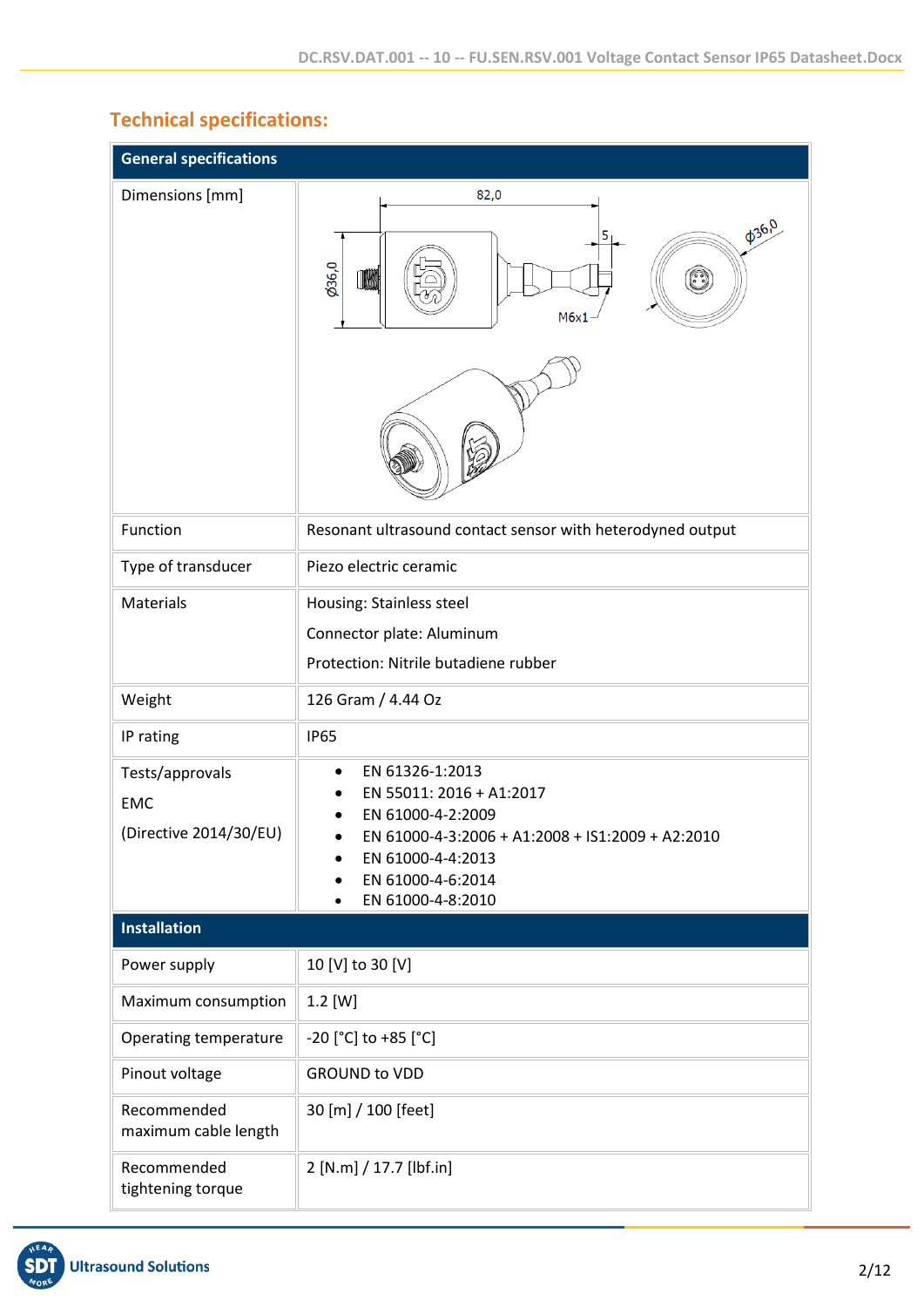| <b>Sensor signal (Typical)</b>             |                                                                                                         |
|--------------------------------------------|---------------------------------------------------------------------------------------------------------|
| <b>Resonant frequency</b>                  | 37 [kHz] +/- 1 [kHz]                                                                                    |
| Gain range                                 | 0 [dB] to 60 [dB]                                                                                       |
| Gain step                                  | 12 [dB]                                                                                                 |
| Connector                                  | M8 - 4 pin                                                                                              |
| <b>Heterodyned signal (Typical)</b>        |                                                                                                         |
| Heterodyne frequency                       | 38.5 [kHz] +/- 1 [kHz]                                                                                  |
| Bandwidth                                  | [0.25 - 4] [kHz], image of the ultrasonic signal                                                        |
| <b>RMS Time Period</b>                     | 1 [s] (static mode only)                                                                                |
| Absolute maximum                           | 0.5 [V] to 10 [V]                                                                                       |
| voltage range                              | *Adjust the Gain if the voltage output is not within [1-5 V]                                            |
| Full measuring range                       | ~32-106 [dBµV] (in static mode)                                                                         |
| <b>Factory configuration</b>               |                                                                                                         |
| Signal mode                                | Dynamic (sampleable from 10 kHz, referring to your recording<br>instrument/PLC/VIGILANT dynamic output) |
|                                            |                                                                                                         |
| Gain                                       | 60 dB                                                                                                   |
| <b>Optional accessories offered by SDT</b> |                                                                                                         |
|                                            | Cables with Straight M8 Connector - PUR RAL7021 -25°C.+90°C IP65 - STRAIGHT SHIELDED                    |
| FU.RSC.CABL.01.015-1                       | SENSOR-/ACTOR CABLE M8 4PF <> FREE END 1.5m                                                             |
| FU.RSC.CABL.01.030-1                       | SENSOR-/ACTOR CABLE M8 4PF <> FREE END 3.0m                                                             |
| FU.RSC.CABL.01.050-1                       | SENSOR-/ACTOR CABLE M8 4PF <> FREE END 5.0m                                                             |
| FU.RSC.CABL.01.100-1                       | SENSOR-/ACTOR CABLE M8 4PF <> FREE END 10.0m                                                            |
| FU.RSC.CABL.01.200-1                       | SENSOR-/ACTOR CABLE M8 4PF <> FREE END 20.0m                                                            |
| FU.RSC.CABL.01.XXX-1                       | SENSOR-/ACTOR CABLE M8 4PF <> FREE END XX.Xm                                                            |
|                                            | Cables with 90° M8 Connector - PUR RAL7021 -25°C.+90°C IP65 - SHIELDED                                  |
| FU.RSC.CABL.02.015-1                       | SENSOR-/ACTOR CABLE M8 4PF 90° <> FREE END 1.5m                                                         |
| FU.RSC.CABL.02.030-1                       | SENSOR-/ACTOR CABLE M8 4PF 90° <> FREE END 3.0m                                                         |
| FU.RSC.CABL.02.050-1                       | SENSOR-/ACTOR CABLE M8 4PF 90° <> FREE END 5.0m                                                         |
| FU.RSC.CABL.02.100-1                       | SENSOR-/ACTOR CABLE M8 4PF 90° <> FREE END 10.0m                                                        |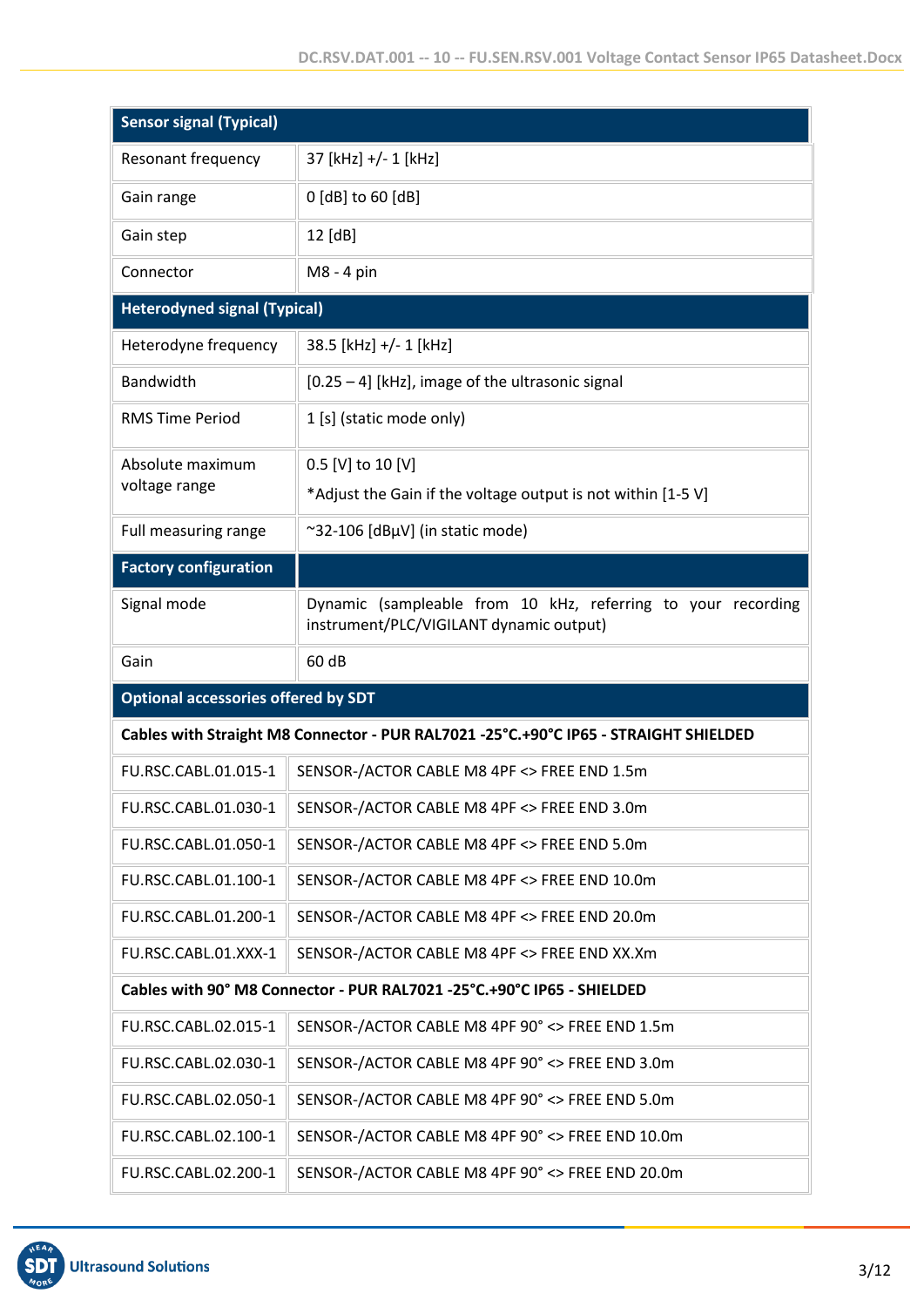| FU.RSC.CABL.02.XXX-1                  | SENSOR-/ACTOR CABLE M8 4PF 90° <> FREE END XX.Xm                                                                                                                                                                   |  |  |  |  |
|---------------------------------------|--------------------------------------------------------------------------------------------------------------------------------------------------------------------------------------------------------------------|--|--|--|--|
| <b>Connector to complete assembly</b> |                                                                                                                                                                                                                    |  |  |  |  |
| SICOCA-M8-4MSS-01                     | CABLE CONNECTOR M8 4PM SHIELDED STRAIGHT A-KEY w/SCREW<br><b>TERMINAL</b>                                                                                                                                          |  |  |  |  |
| SICOCA-M8-4FSS-01                     | CABLE CONNECTOR M8 4PF SHIELDED STRAIGHT A-KEY w/SCREW<br><b>TERMINAL</b>                                                                                                                                          |  |  |  |  |
| <b>SHIELDED</b>                       | Cables with straight M8 connector 4PM <> M8 4PF - PUR BLACK -25°C.+80°C IP65 - STRAIGHT                                                                                                                            |  |  |  |  |
| FU.RSC.CABL.05.015-1                  | SENSOR-/ACTOR CABLE M8 4PM <> M8 4PF 1.5m                                                                                                                                                                          |  |  |  |  |
| FU.RSC.CABL.05.030-1                  | SENSOR-/ACTOR CABLE M8 4PM <> M8 4PF 3.0m                                                                                                                                                                          |  |  |  |  |
| FU.RSC.CABL.05.050-1                  | SENSOR-/ACTOR CABLE M8 4PM <> M8 4PF 5.0m                                                                                                                                                                          |  |  |  |  |
| FU.RSC.CABL.05.100-1                  | SENSOR-/ACTOR CABLE M8 4PM <> M8 4PF 10m                                                                                                                                                                           |  |  |  |  |
| FU.RSC.CABL.05.200-1                  | SENSOR-/ACTOR CABLE M8 4PM <> M8 4PF 20m                                                                                                                                                                           |  |  |  |  |
| FU.RSC.CABL.05.XXX-1                  | SENSOR-/ACTOR CABLE M8 4PM <> M8 4PF XX.Xm                                                                                                                                                                         |  |  |  |  |
|                                       | SD<br>82,0<br>M6x1<br>012,0<br>10 mm<br>14 mm<br>Direct coupling<br>0.4''<br>0.55''<br>23.5 mm<br>0.91''<br><b>Mounting Pad</b><br>Flat mag. foot<br>FUSEACMP1<br>Curved mag. foot<br>FUSEACMAG-01<br>FUSEACMAG-02 |  |  |  |  |
| FA.RSC.ACC.002-01                     | CONMONSense - HEAT SINK - AISI303 Ø30,0 (M6) x74,5mm                                                                                                                                                               |  |  |  |  |
| FU.SEACMAG-01                         | Flat Magnetic Foot                                                                                                                                                                                                 |  |  |  |  |
| FU.SEACMAG-02                         | <b>Curved Magnetic Foot</b>                                                                                                                                                                                        |  |  |  |  |
| <b>FU.SEACMP1</b>                     | Mounting pad                                                                                                                                                                                                       |  |  |  |  |
| FU.RSC.ACC.001                        | Configuration Interface (see DC.RSC.DAT.015)                                                                                                                                                                       |  |  |  |  |

**The foot is a part of the resonant structure, please do not disassemble it!**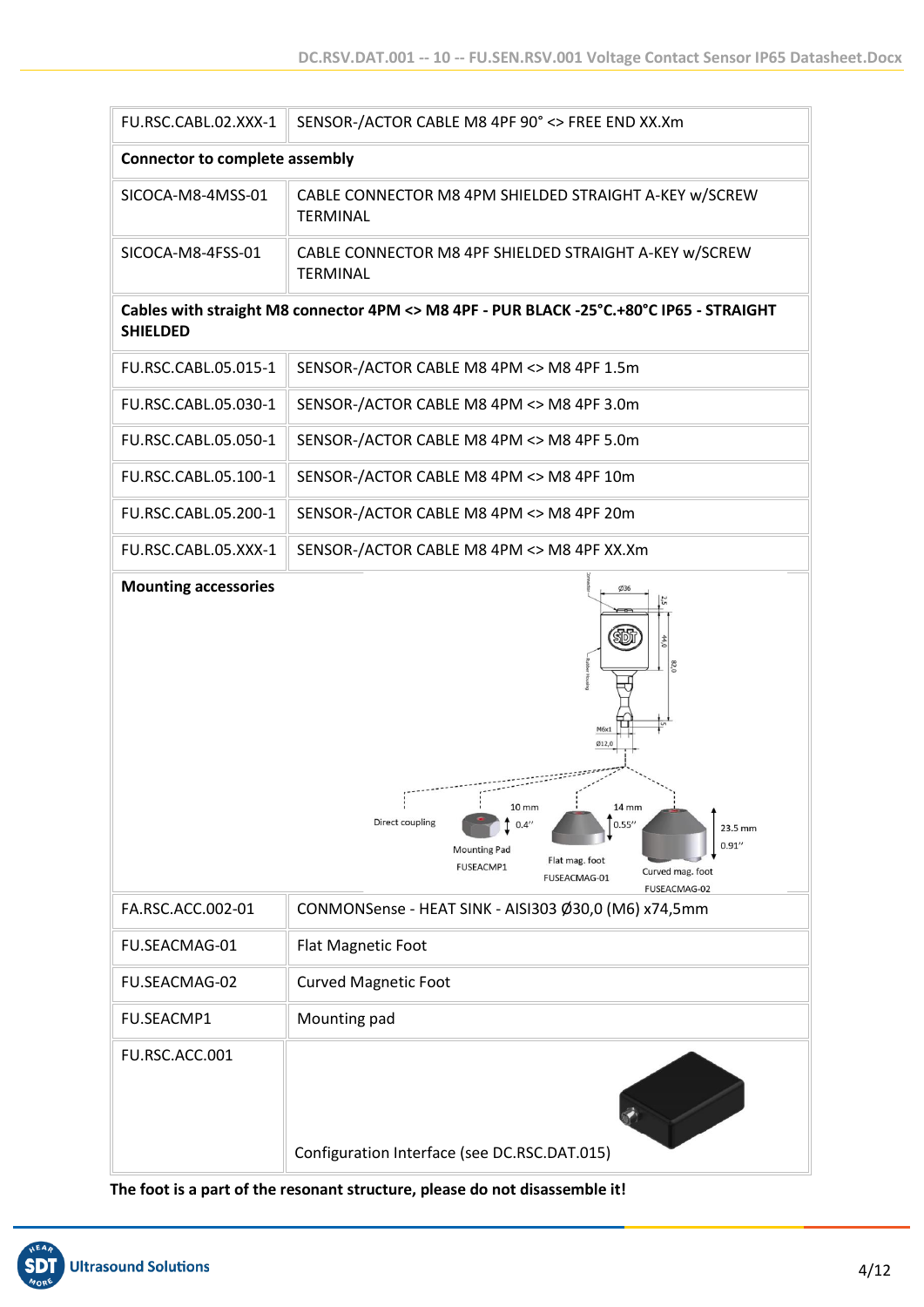

## **Normalized heterodyned response curve (typical):**

# **Wiring configuration:**



### **Output equation in static mode:**

- (1) Sensor signal  $[V_{RMS}] = \frac{1}{2}$  $\frac{\left( \textit{Voltage} \left[ V_{DC} \textit{in } V \right] \right)}{25}$
- linear Gain • (2)  $Sensor$  signal  $[dB\mu V_{RMS}] = 20$  x  $Log\left(\frac{Voltage [V_{DC}]}{25}\right) - Gain\left[dB\right] + 120$
- (2')  $Sensor$  signal  $[dB\mu V_{RMS}] \sim 3.32$  x  $Voltage$   $[V_{DC}$  in  $V] + 91 Gain[dB]$

In static mode, for convenience, SDT recommends expressing the sensor output in  $[dB\mu V_{RMS}]$  using (2) or (2') since the output refers to variation in RMS. Please refer to the approximation of the logarithmic scale given in (2'), in case you cannot enter the logarithmic relationship in your acquisition system. Approximating the logarithmic scale in the retain measurement range introduces a maximum related inaccuracy of +/- 2 dB.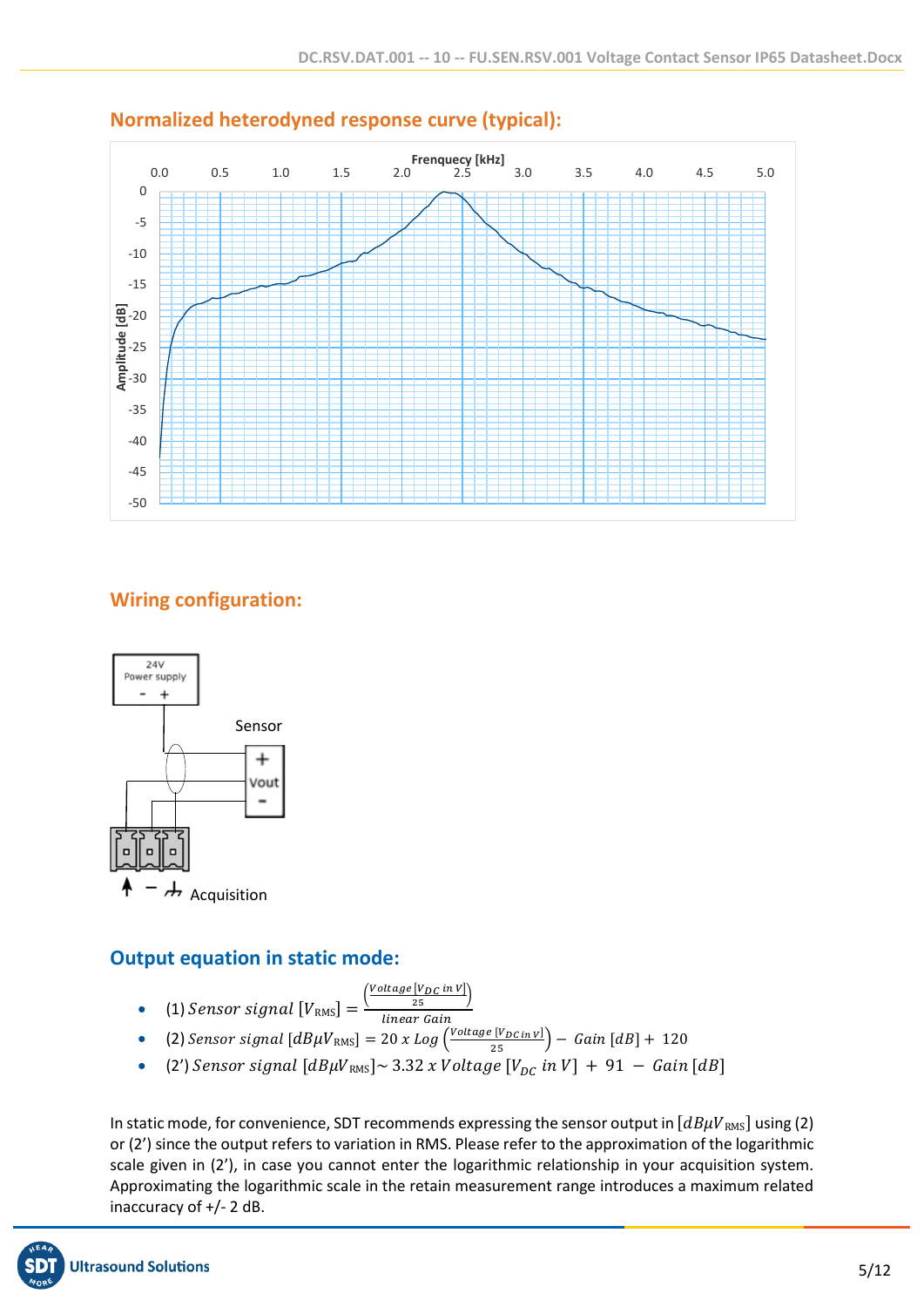| Gain $[dB]$ | <b>Linear Gain</b> | Sensitivity $[V]/[V]$ | Offset/ $V_{bias}[V]$ | Optimal range $[dB\mu V_{RMS}]$ |
|-------------|--------------------|-----------------------|-----------------------|---------------------------------|
| 0           |                    | 25                    | 0                     | $[92 - 106]$                    |
| 12          | 4                  | 100                   | 0                     | $[80-94]$                       |
| 24          | 16                 | 400                   | 0                     | $[68-82]$                       |
| 36          | 63                 | 1575                  | 0                     | $[56 - 70]$                     |
| 48          | 251                | 6275                  | 0                     | $[44-58]$                       |
| 60          | 1000               | 25000                 | 0                     | $[32 - 46]$                     |

*Table 1: Sensitivities according to the gain*



*Figure 1: Sensor signal in dBµV vs Voltage, for each gain*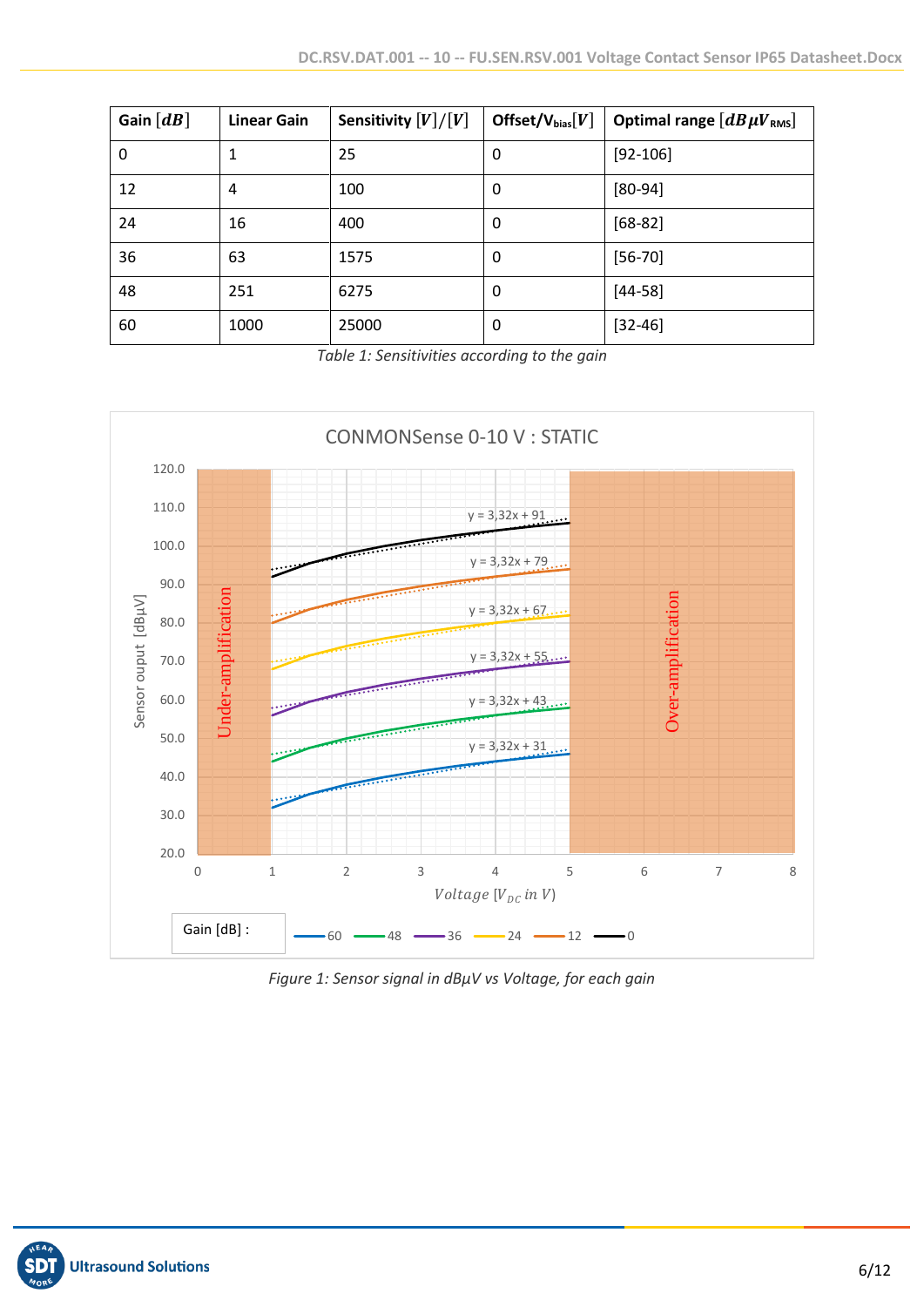|                                   |                      |      |      | Gain [dB]           |      |       |  |
|-----------------------------------|----------------------|------|------|---------------------|------|-------|--|
| <b>Voltage</b><br>$[V_{DC in V}]$ | 60                   | 48   | 36   | 24                  | 12   | 0     |  |
|                                   | Sensor signal [dBµV] |      |      |                     |      |       |  |
| $<$ 1                             |                      |      |      | Under-amplification |      |       |  |
| 1                                 | 32,0                 | 44,0 | 56,0 | 68,0                | 80,0 | 92,0  |  |
| 1,5                               | 35,6                 | 47,6 | 59,6 | 71,6                | 83,6 | 95,6  |  |
| 2                                 | 38,1                 | 50,1 | 62,1 | 74,1                | 86,1 | 98,1  |  |
| 2,5                               | 40,0                 | 52,0 | 64,0 | 76,0                | 88,0 | 100,0 |  |
| 3                                 | 41,6                 | 53,6 | 65,6 | 77,6                | 89,6 | 101,6 |  |
| 3,5                               | 42,9                 | 54,9 | 66,9 | 78,9                | 90,9 | 102,9 |  |
| 4                                 | 44,1                 | 56,1 | 68,1 | 80,1                | 92,1 | 104,1 |  |
| 4,5                               | 45,1                 | 57,1 | 69,1 | 81,1                | 93,1 | 105,1 |  |
| 5                                 | 46,0                 | 58,0 | 70,0 | 82,0                | 94,0 | 106,0 |  |
| > 5                               | Over-amplification   |      |      |                     |      |       |  |

*Table 2:Voltage conversions in static mode*

# **Output equation in dynamic mode:**

$$
\left(\frac{Voltage [in V]-3[V_{bias}in V]}{12}\right)
$$

• (3) *Sensor signal* 
$$
[V] = \frac{1.2}{\text{linear Gain}}
$$

• (4) Sensor signal  $[dB\mu V] = 20$  x Log  $\left(\frac{|Voltage\left[ in \ V\right] - 3[Vbias\left[ in \ V]\right]}{1.3}\right)$  $\left(\frac{V_1 - S_1 V_{bias} \ln |V|}{1.2}\right) - G \text{ain} \left[dB\right] + 120$ 

In dynamic mode, SDT recommends expressing the sensor output in Voltage.

| Gain $\lfloor dB \rfloor$ | <b>Linear Gain</b> | Sensitivity $[V]/[V]$ | Offset/ $V_{bias}[V]$ | Optimal range $\lfloor mV \rfloor$ |
|---------------------------|--------------------|-----------------------|-----------------------|------------------------------------|
| 0                         | 1                  | 1.2                   | 3                     | $[-1666; +1666]$                   |
| 12                        | 4                  | 4.8                   | 3                     | $[-418; +418]$                     |
| 24                        | 16                 | 19.2                  | 3                     | $[-105; +105]$                     |
| 36                        | 63                 | 75.6                  | 3                     | $[-26; +26]$                       |
| 48                        | 251                | 301.2                 | 3                     | $[-6.6; +6.6]$                     |
| 60                        | 1000               | 1200                  | 3                     | $[-1.7; +1.7]$                     |

*Table 3 : Sensitivities according to the gain, in dynamic mode*

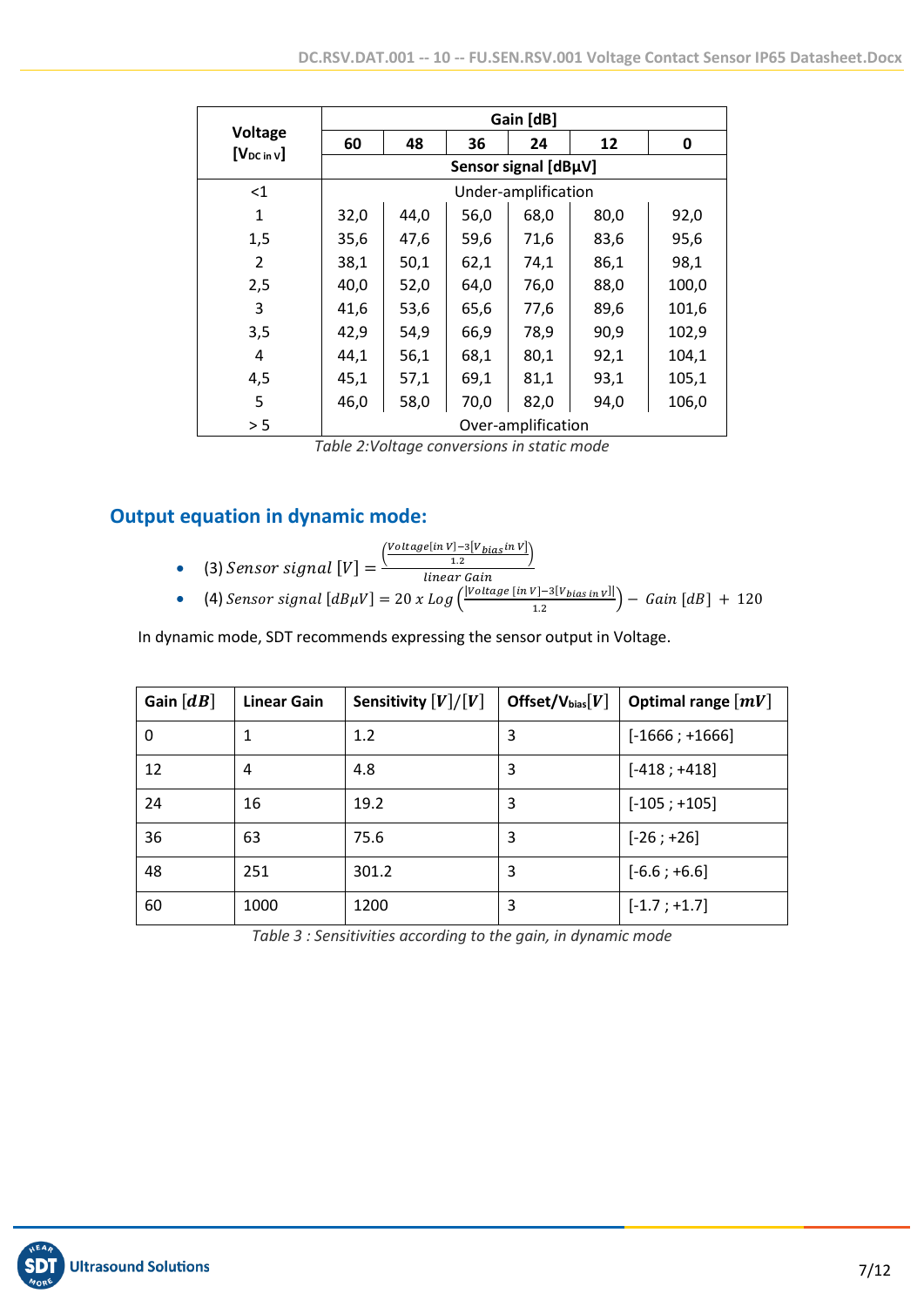



![](_page_7_Figure_3.jpeg)

![](_page_7_Picture_4.jpeg)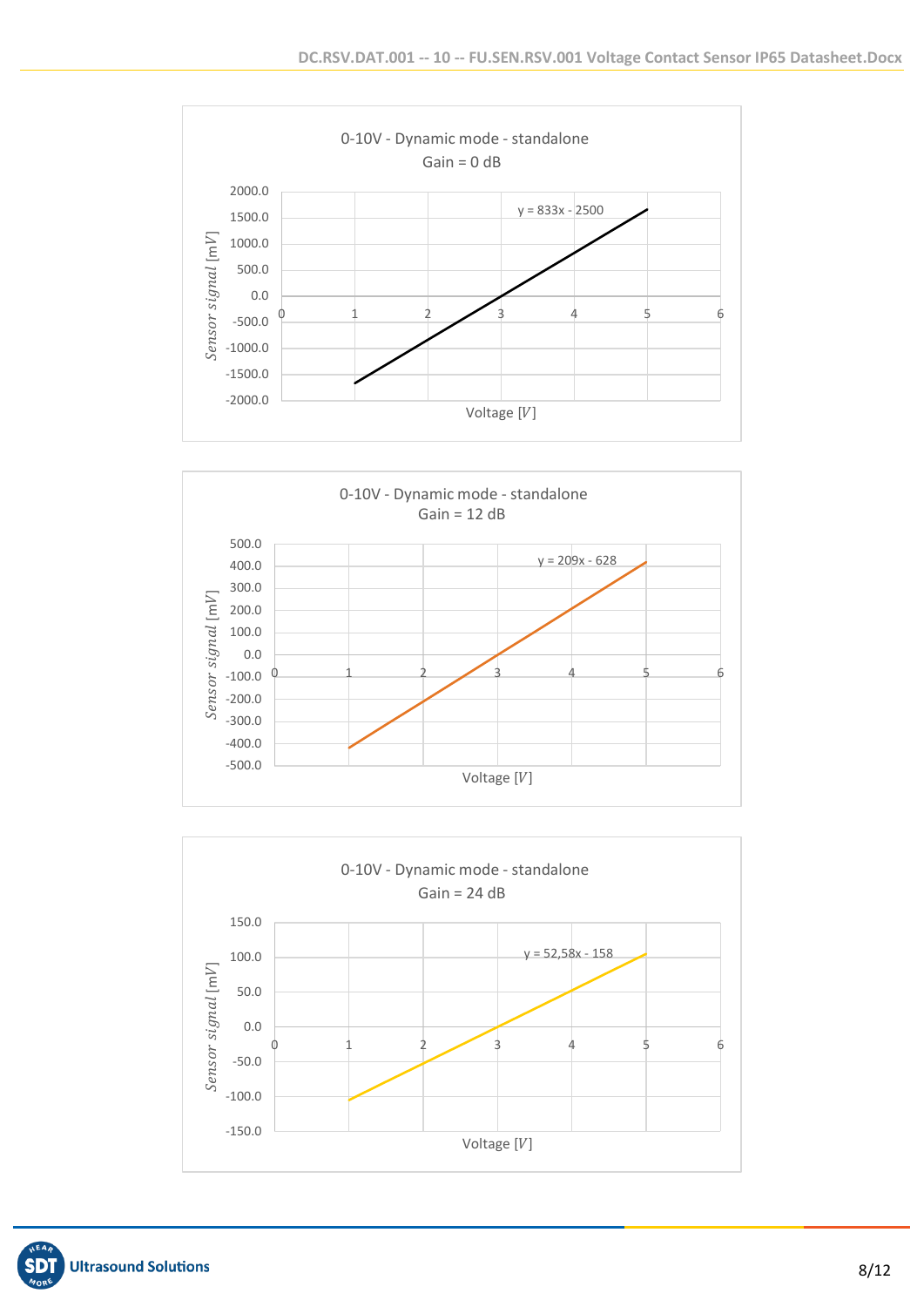![](_page_8_Figure_1.jpeg)

![](_page_8_Figure_2.jpeg)

![](_page_8_Figure_3.jpeg)

![](_page_8_Picture_4.jpeg)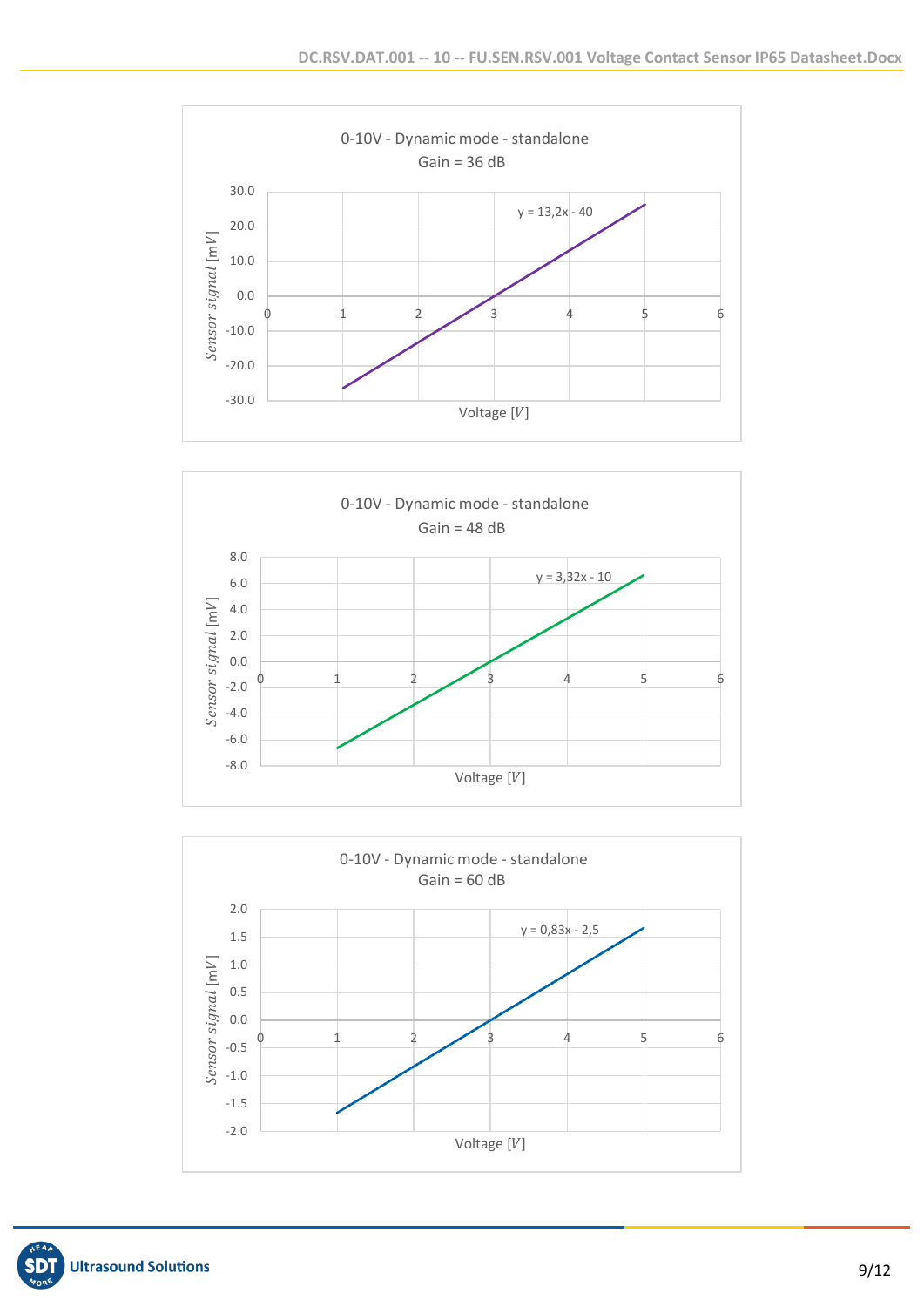|                       |                    |        |         | Gain [dB]           |        |         |
|-----------------------|--------------------|--------|---------|---------------------|--------|---------|
| <b>Voltage</b><br>[V] | 60                 | 48     | 36      | 24                  | 12     | 0       |
|                       | Sensor signal [mV] |        |         |                     |        |         |
| $<$ 1                 |                    |        |         | Under-amplification |        |         |
| $\mathbf{1}$          | $-1,7$             | $-6,6$ | $-26,4$ | $-105,2$            | $-418$ | $-1666$ |
| 1,5                   | $-1,3$             | $-5,0$ | $-19,8$ | $-78,9$             | $-314$ | $-1250$ |
| $\overline{2}$        | $-0,8$             | $-3,3$ | $-13,2$ | $-52,6$             | $-209$ | $-833$  |
| 2,5                   | $-0,4$             | $-1,7$ | $-6,6$  | $-26,3$             | $-104$ | $-416$  |
| 3/V <sub>bias</sub>   | 0,0                | 0,0    | 0,0     | 0,0                 | 0,0    | 0,0     |
| 3,5                   | 0,4                | 1,7    | 6,6     | 26,3                | 104    | 416     |
| 4                     | 0,8                | 3,3    | 13,2    | 52,6                | 209    | 833     |
| 4,5                   | 1,3                | 5,0    | 19,8    | 78,9                | 314    | 1250    |
| 5                     | 1,7                | 6,6    | 26,4    | 105,2               | 418    | 1666    |
| >5                    | Over-amplification |        |         |                     |        |         |

*Table 4: Voltage / voltage equivalence table, in dynamic mode*

### **Communication:**

### **Using the Configuration interface:**

Gain and mode can be changed from a PC using the SDT accessory **FU.RSC.ACC.001**, in a simple way.

-**Download** then **install** the required SDT CONMONSENSE tool (compatible windows) at:

### <https://sdtultrasound.com/support/software/>

![](_page_9_Picture_8.jpeg)

-**Connect** the sensor and the PC to the configuration interface using the provided cables.

-**Read** & **Edit** the sensor settings

### **Digital output mode**

Gain and mode can be selected by generating pulses on the communication line.

![](_page_9_Picture_13.jpeg)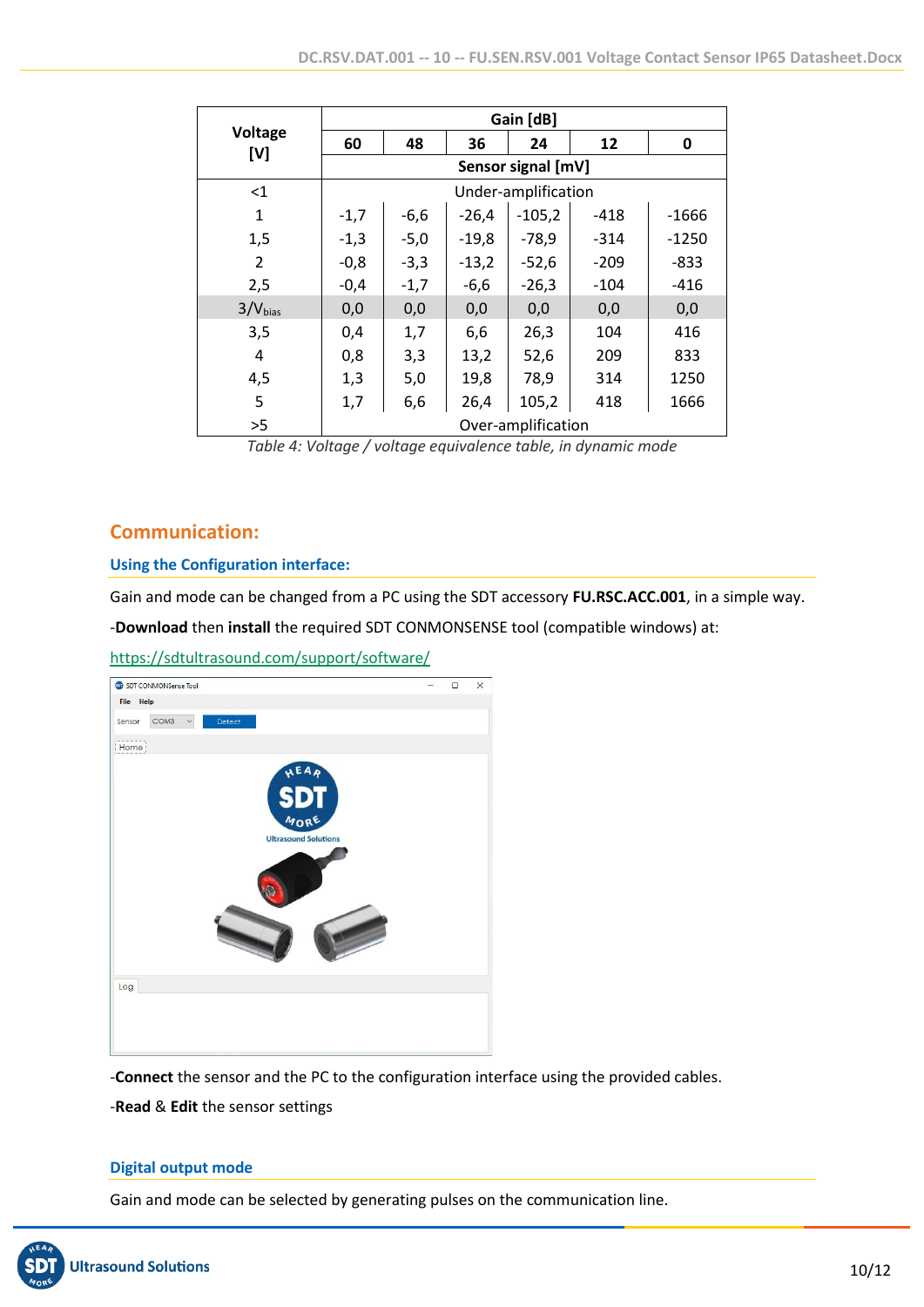The default state of the line is +VDD (pulled up internally with a 10  $\kappa$ Q resistor) and a pulse consists in pulling the line down for at least 1 [ms] then releasing the line.

After the first pulse is initiated a 5 [s] internal timer is started. When the 5 [s] timeout occurs, the sensor counts how many pulses it received during this time-lapse:

- 1 pulse: increase the gain by 12 [dB] (has no effect if the gain is already at 60 [dB]);
- 2 pulses: decrease the gain by 12 [dB] (has no effect if the gain is already at 0 [dB]);
- 3 pulses: change the mode (switch between static and dynamic mode);
- 4 pulses: initialize the sensor in dynamic mode with a gain of 60 [dB] (factory reset);

After any modification, data are saved inside a non-volatile memory and are restored on sensor power on. Once installed, make sure that the sensor is always in a non-saturated configuration (Gain), compatible with your acquisition instrument (Mode). To rescale the signal output, please do not forget to add to set up the input channel of your acquisition instrument according to this datasheet.

### *Example*

- Change the output mode (generate 3 pulses under 5 [s]).

![](_page_10_Figure_10.jpeg)

#### **Serial mode**

The communication line can also be used for a serial communication allowing advanced features. The protocol used is UART 9600-8-E-1 (9600 bauds, 8 data bits, 1 even parity bit, 1 stop bit). The user can write data to the sensor and read them back:

- 1) The serial communication is initialized by the user by sending the header byte <AAh>.
- 2) The second byte is the device address or the generic address (<00h>). The sensor will only answer to its specific address or to the generic address.
- 3) The third byte is the memory address (see below) that the user wants to write or to read.
- 4) The fourth byte is the operation: <00h> for a write operation; <01h> for a read operation. 5)
	- a) During a write, the fifth byte is sent by the user with the data that needs to be written.
	- b) During a read, the fifth byte is sent by the user and contain the one-byte checksum.

6)

- c) During a write, the sixth byte is sent by the user and contain the one-byte checksum.
- d) During a read, the sixth byte is sent by the sensor containing the value of the memory address.

The one-byte checksum is the LSB (least signification byte) from the addition of all bytes sent.

After any modification, data are saved inside a non-volatile memory and are restored on sensor power on.

### *Memory address*

- 00 Sensor specific address (R/W) range 0 to 255
- 
- 
- 

01 Sensor gain (R/W) range 0 to 60 with a step of 12 02 Sensor mode (R/W) 1 for static mode; 2 for dynamic mode

03 Temperature (R) 8bits integer temperature value